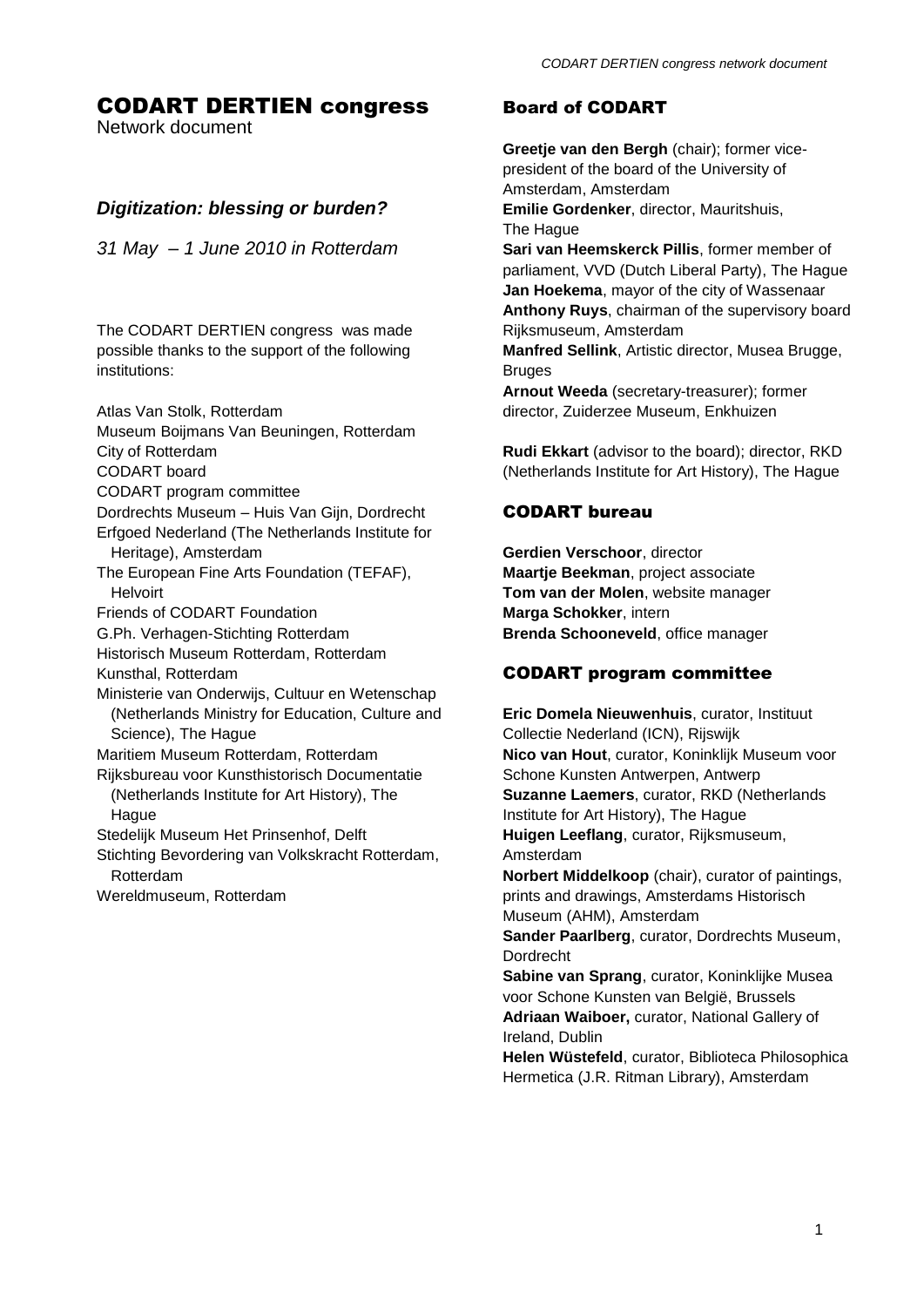# SUPPORTING INSTITUTIONS

## City of Rotterdam

Coolsingel 40 NL-3011 AD Rotterdam T +31 10 4179111 E info@rotterdam.nl W www.rotterdam.nl

**Ahmed Aboutaleb**, mayor **Rik Grashoff**, alderman of culture **Leonie de Wit**, policy advisor

## Erfgoed Nederland (The Netherlands Institute for Heritage)

Herengracht 474 NL-1017 CA Amsterdam T +31 20 716 73 50 F +31 20 716 73 55 E info@erfgoednederland.nl W www.erfgoednederland.nl

**Astrid Weij**, program manager international affairs **Marjolein Cremer**, project coordinator international affairs

## Friends of CODART Foundation

P.O. Box 90418 NL-2509 LK The Hague T +31 70 333 9744 F +31 70 333 9749 E friends@codart.nl W www.codart.nl/friends

**Wim Jacobs**, (chair), former controller, Instituut Collectie Nederland (ICN), Amsterdam **Greetje van den Bergh**, former vice-president of the board of the University of Amsterdam, Amsterdam **Arnout Weeda**, former director of the Zuiderzeemuseum, Enkhuizen

## G. Ph. Verhagen-Stichting Rotterdam

Schiekade 75 NL-3033 RD Rotterdam E secretariaat@verhagenstichting.nl

**C.O.A. Baron Schimmelpenninck van der Oye**, chair

## Ministerie van Onderwijs, Cultuur en Wetenschap (Ministry of Education, Culture and Science)

P.O. Box 16375 NL-2500 BJ The Hague T +31 70 412 3456 F +31 70 412 3450 W www.minocw.nl

**André Rouvoet**, minister of education, culture and science **Robert Verhoogt**, policy associate

## Rijksbureau voor Kunsthistorische Documentatie (Netherlands Institute for Art History) P.O. Box 90418 NL-2509 LK The Hague

T +31 70 333 9777 F +31 70 333 9789 E secretariaat@rkd.nl W www.rkd.nl

**Rudi Ekkart**, director

## Stichting Bevordering van Volkskracht Rotterdam

P.O. Box 1110 NL-3000 BC Rotterdam T +31 102 24 03 23 F +31 102 24 01 38 E [volkskracht@nautadutilh.com](mailto:volkskracht@nautadutilh.com) W www.volkskracht.nl

## **J.D. Loorbach**, chair

## The European Fine Art Foundation

Broekwal 64 NL-5268 HD Helvoirt  $T + 31411645090$ F +31 411 64 50 91 E info@tefaf.com W www.tefaf.com

**Paul Hustinx**, general manager **Titia Vellenga**, PR & marketing manager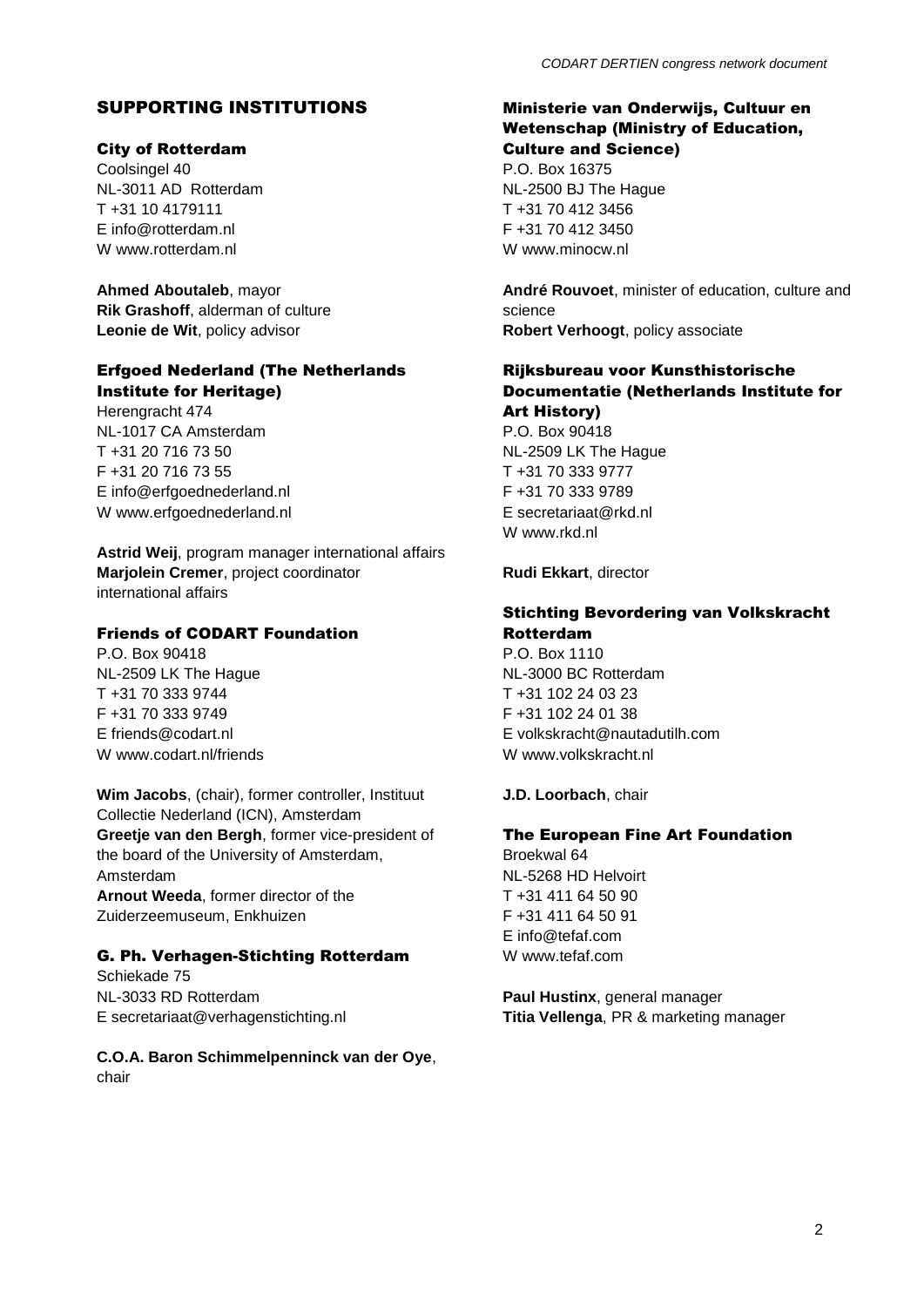## HOSTS AND PARTNER INSTITUTIONS

# Delft

## Stedelijk Museum Het Prinsenhof

St. Agathaplein 1 NL-2611HR Delft T +31 15 260 2358 F +31 15 213 8744 E gemeentemusea@delft.nl W www.gemeentemusea-delft.nl

**Erik de Groot**, director **Antia Jansen**, curator of old master paintings ajansen@delft.nl **Johanneke Verhave**, painting restorer jhverhave@hotmail.com

# Dordrecht

## Dordrechts museum

Museumstraat 40 NL-3311 XP Dordrecht T +31 78 648 2148 F +31 78 614 1766 E info@dordrechtsmuseum.nl W www.dordrechtsmuseum.nl

**Peter Schoon**, director **Sander Paarlberg**, curator ms.paarlberg@dordrecht.nl

## Huis van Gijn

Nieuwe Haven 29-30 NL-3311 AP Dordrecht T +31 78 639 8200 F +31 78 631 7913 E simonvangijn@dordrecht.nl W www.simonvangijn.nl

**Peter Schoon**, director **Sander Paarlberg**, curator ms.paarlberg@dordrecht.nl

# Rotterdam

## Atlas Van Stolk

Het Schielandshuis Korte Hoogstraat 31 NL-3011 GK Rotterdam T +31 10 217 6767 F +31 10 433 4499 E info@atlasvanstolk.nl W www.atlasvanstolk.nl

**Carl Nix**, curator c.nix@hmr.rotterdam.nl

### Museum Boijmans Van Beuningen

Museumpark 18-20 NL-3015 CX Rotterdam T +31 10 441 9400 F +31 10 436 0500 E info@boijmans.rotterdam.nl W www.boijmans.nl

## **Sjarel Ex**, director

**Yvonne Bleyerveld**, research curator of prints and drawings bleyerveld@boijmans.nl **Peter van de Coelen**, curator of prints and drawings coelen@boijmans.nl **Albert Elen**, senior curator of prints and drawings elen@boijmans.nl **Jeroen Giltaij**, senior curator of Old Master paintings giltay@boijmans.nl **Friso Lammertse**, curator of Old Master paintings lammertse@boijmans.nl **Judith Niessen**, research curator of prints and drawings niessen@boijmans.nl

### Historisch Museum Rotterdam

Het Schielandshuis Korte Hoogstraat 31 NL-3011 GK Rotterdam T +31 10 217 6767 F +31 10 433 4499 E info@hmr.rotterdam.nl W www. hmr.rotterdam.nl

**Hans Walchenbach**, director **Liesbeth van der Zeeuw**, curator of art and applied art l.vanderzeeuw@hmr.rotterdam.nl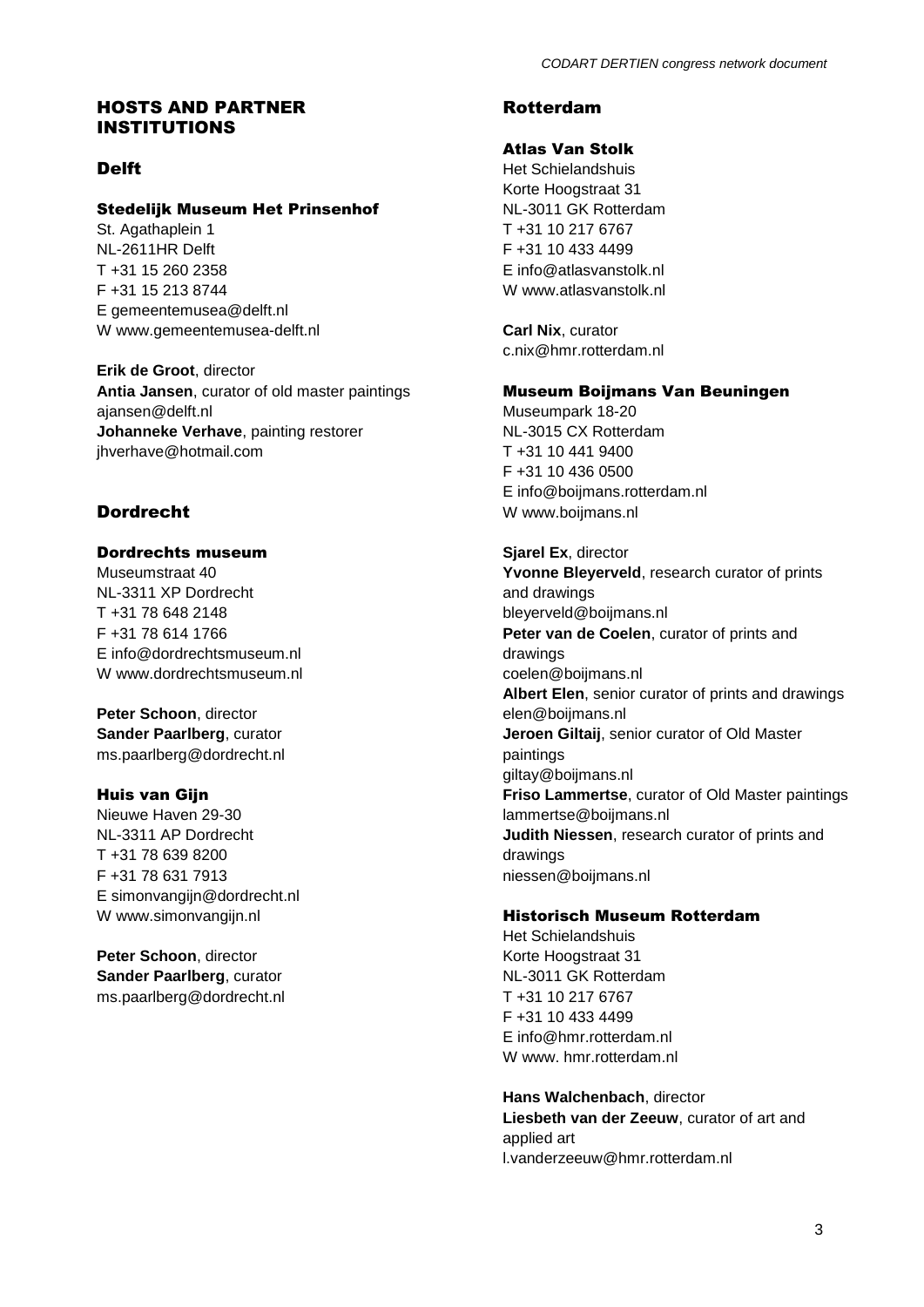### Kunsthal Rotterdam

Westzeedijk 341 NL-3015 AA Rotterdam T +31 10 440 0301 E communicatie@kunsthal.nl W www.kunsthal.nl

**Emily Ansenk**, director

### Maritiem Museum Rotterdam

Leuvehaven 1 NL-3011 EA Rotterdam T +31 10 413 2680 F +31 10 413 7342 E info@maritiemmuseum.nl W www.maritiemmuseum.nl

**Frits Loomeijer**, director **Irene Jacobs**, curator i.jacobs@maritiemmuseum.nl

### Wereldmuseum Rotterdam

Willemskade 25 NL-3016 DM Rotterdam T +31 10 270 7172 F +31 10 270 7182 E info@wereldmuseum.nl W www.wereldmuseum.nl

**Stanley Bremer**, director

## USA / EUROPE

## Historians of Netherlandish Art (HNA)

W www.hnanews.org

**Stephanie Dickey**, president dickey.ss@gmail.com **Kristin Belkin**, secretary kbelkin@aol.com **Fiona Healy,** european liaison officer fionahealy@aol.com

### **American Office**

Kristin Belkin 23 South Adelaide Ave Highland Park, NJ 08904 USA

**European Office**

Fiona Healy Seminarstr. 7 55127 Mainz Germany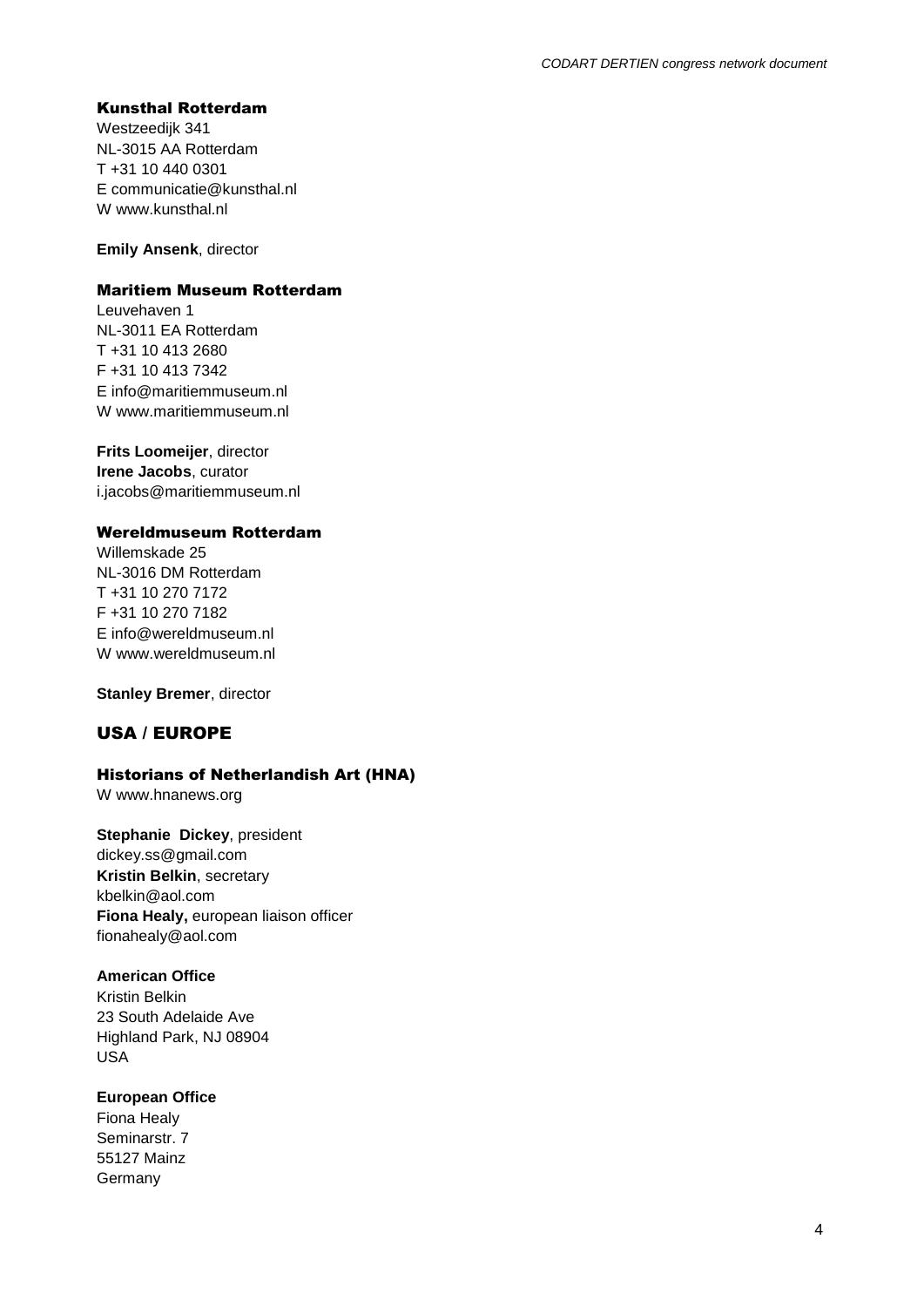## SPEAKERS

## Lectures on Monday, 31 May

**Alexandra Gaba-van Dongen**, curator of pre-

industrial design and **Peter van der Coelen**, curator of prints and drawings, museum Boijmans Van Beuningen, Rotterdam

*ALMA: Museum Boijmans Van Beuningen's Images Linked to Artifacts project.*

**Bernard Vermet**, associate, Foundation for Cultural Inventory, Amsterdam

*Retrospective on CODARTlight in Russia and the digitization of Dutch and Flemish collections of regional museums in Russia.*

**Antony Griffiths**, keeper of the Department of Print and Drawings, The British Museum, London *Collections online: the experience of the British Museum.*

## Panel discussion on Tuesday, 1 June

**Pierre-Yves Desaive**, online collection manager, Royal Museum of Fine Arts of Belgium, Brussels *Virtual museums need real curators.*

**Judith van Gent**, head documentation and photography, Amsterdam Historisch Museum, Amsterdam

*The online collection database of the Amsterdams Historisch Museum.*

**Thomas Döring**, curator of prints and drawings, Herzog Anton Ulrich-Museum, Braunschweig *www.virtuelles-kupferstichkabinett.de*

*The virtual Print Room of the Herzog Anton Ulrich-Museum Braunschweig and the Herzog August Bibliothek Wolfenbüttel, funded by the Deutsche Forschungsgemeinschaft (DFG).* 

**Marco de Niet**, director, DEN (Digitaal Erfgoed Nederland), The Hague

*Digitization and cultural heritage.*

**Antony Griffiths**, keeper of the Department of Print and Drawings, The British Museum, London **Huigen Leeflang** (chair of panel discussion), curator of prints, Rijksmuseum, Amsterdam

## Market of ideas on Monday, 31 May

**Ebeltje Hartkamp-Jonxis**, curator of Textiles, Rijksmuseum, Amsterdam *Breaking boundaries between applied art and its inventors.* **Liesbeth De Belie**, attaché of the department of Old Masters, Koninklijke Musea voor Schone Kunsten van België, Brussels *Rembrandt Restoration project.* **Tatiana Savitskaya**, head of the foreign art department, Saratov State Art Museum, Saratov *Attributions to Gasper Peeter Verbruggen II.* **Maciej Monkiewicz**, curator of Dutch paintings, Muzeum Narodowe w Warszawie, Warsaw *Attributing the Beerstraten family.* **Eric Domela Nieuwenhuis**, curator, instituut Collectie Nederland, Rijswijk *Framing the frame.* **Daantje Meuwissen**, guest curator, Stedelijk Museum Alkmaar *Jacob Cornelisz.: a painter in "black and white"?* **Ron Spronk,** head of the department of art Queen's University – Department of Art, Kingston *The Ghent Altarpiece.* **Lars Hendrikman**, curator of Old Master painting and applied arts, Bonnefantenmuseum, Maastricht *Profiling Dutch and Flemish art in your museum.* **Alison Kettering**, editor-in-chief, JHNA (Journal of Historians of Netherlandish Art), Northfield, MN *E-Publishing: a new journal dedicated to Netherlandish art.*

**Truus van Bueren**, project leader Medieval Memoria Online (MeMO), Utrecht University *Optimizing the "Memoria in beeld" database.* **Floris Guntenaar**, management team,

Museumdepot, Amsterdam

*CulturalHeritage.cc Foundation: art in its context.* **Tom van der Molen**, website manager, CODART, The Hague

*CODART forum: brainstorm with the webmaster.*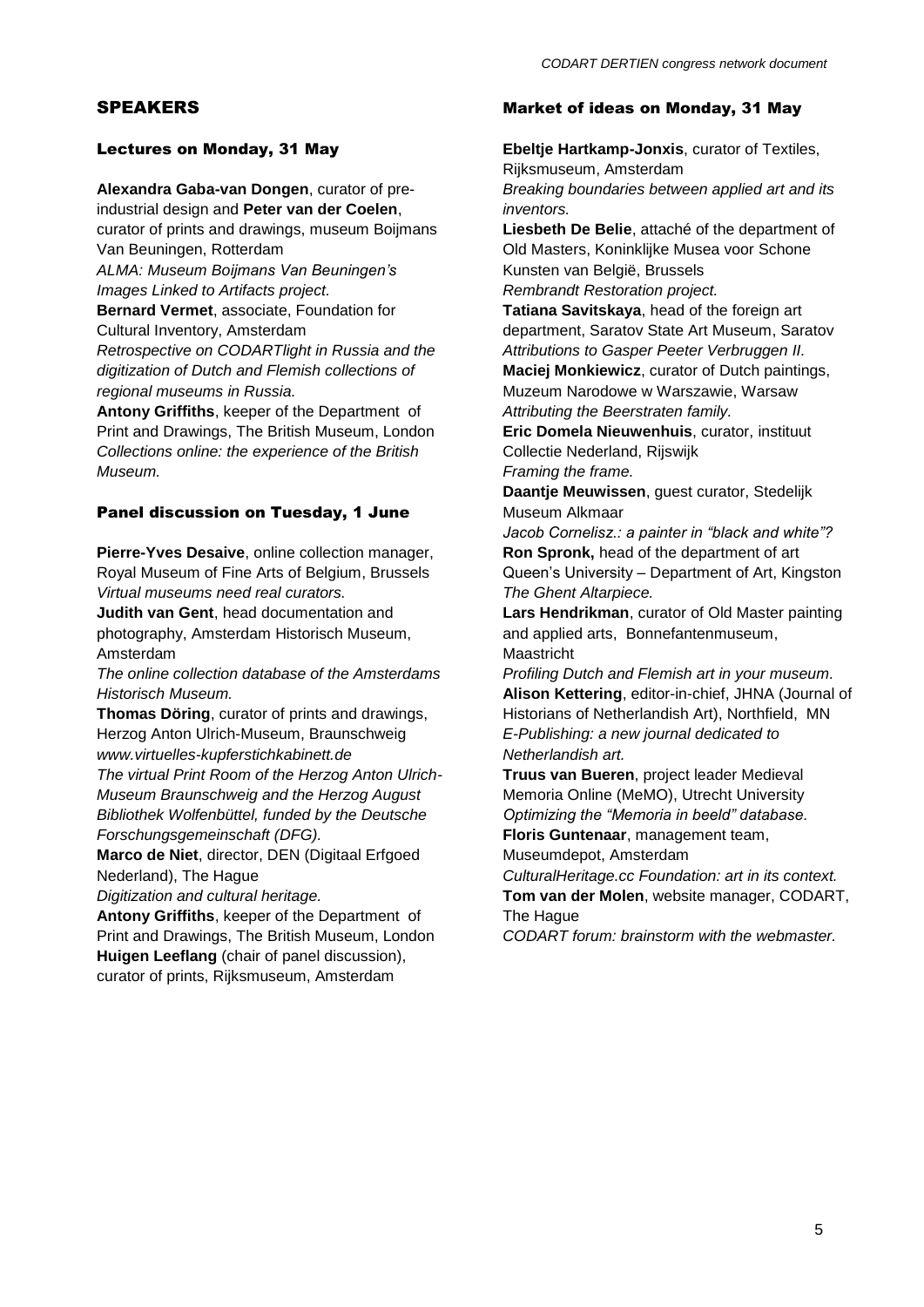## PARTICIPANTS CODART DERTIEN **CONGRESS**

**Susan Anderson** *Curatorial research associate* Harvard Art Museum / Fogg Museum, Cambridge susan.anderson.phd@gmail.com

## **Oscar Antuña Benítez**

*Curator of the Dutch and Flemish collection* Museo Nacional de Bellas Artes de Cuba, Havana oscar@bellasartes.co.cu

### **Ronni Baer**

*William and Ann Elfers senior curator of European paintings* Museum of Fine Arts, Boston rbaer@mfa.org

## **Liesbeth De Belie**

*Attaché of the department of Old Masters*  Koninklijke Musea voor Schone Kunsten van België, Brussel debelie@fine-arts-museum.be

## **Kristin Belkin**

*Secretary* Historians of Netherlandish Art (HNA), Highland Park kbelkin@aol.com

## **Hanna Benesz**

*Curator of Early Netherlandish and Flemish painting* Muzeum Narodowe w Warszawie (National Museum in Warsaw) hbenesz@mnw.art.pl

# **Marc de Beyer** *Curator*

Museum Catharijneconvent, Utrecht m.debeyer@catharijneconvent.nl

# **Yvonne Bleyerveld**,

*Research curator of prints and drawings* Museum Boijmans Van Beuningen bleyerveld@boijmans.nl

#### **Judie Bogers** *Intern*

Groninger Museum, Groningen judiebogers@hotmail.com

## **Sylvia Böhmer**

*Curator of paintings* Suermondt-Ludwig-Museum, Aachen sylvia.boehmer@mail.aachen.de

#### **Janrense Boonstra**

*Director* Museum het Rembrandthuis, Amsterdam jrboonstra@rembrandthuis.nl

### **Cécile Bosman**

*Head of collectionmanagement* Nederlands Scheepvaartmuseum, Amsterdam cbosman@scheepvaartmuseum.nl

## **Tatjana Bosnjak**

*Curator*  Narodni Muzej (National Museum), Belgrade tbosnjak@eunet.yu

### **Peter van den Brink**

*Director* Suermondt-Ludwig-Museum and other City Museums in Aachen, Aachen peter.vandenbrink@mail.aachen.de

## **Geerte Broersma**

*Assistant curator* Mauritshuis, The Hague broersma.g@mauritshuis.nl

### **Edwin Buijsen**

*Head of collections* Mauritshuis, The Hague buijsen.e@mauritshuis.nl

## **Quentin Buvelot**

*Senior curator*  Mauritshuis, The Hague buvelot.q@mauritshuis.nl

# **Kris Callens**

*Head of collections and presentations* Zuiderzeemuseum, Enkhuizen Kris.Callens@zuiderzeemuseum.nl

## **Görel Cavalli-Björkman**

*Former chief curator and director of research* Nationalmuseum, Stockholm gcb@nationalmuseum.se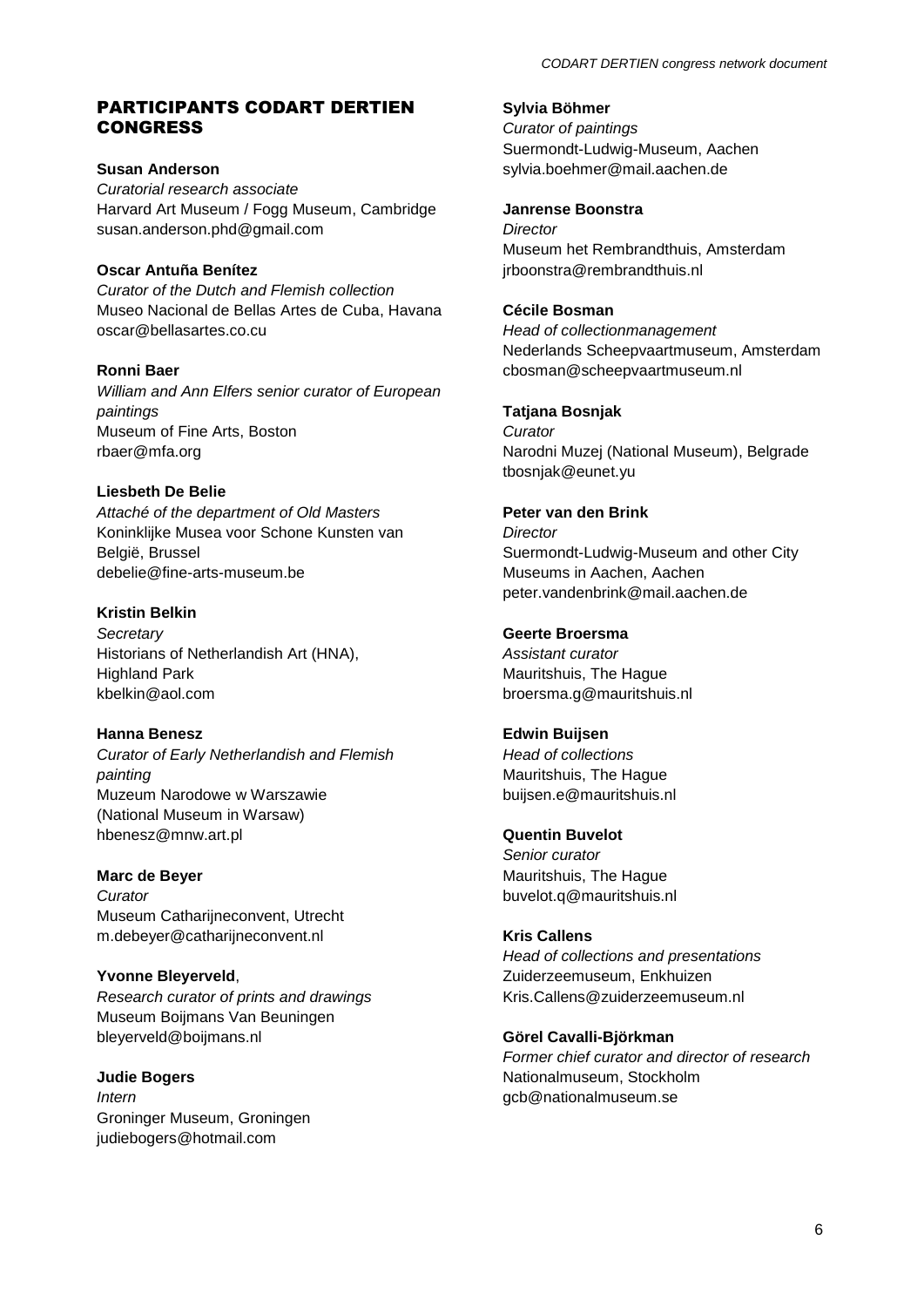### **Elena Chizhova**

*Coordinator of museum projects* Association of Museum Professionals (AMR), Tula assoc@tolstoy.ru

#### **Daniel Christiaens**

*Curator*  Maagdenhuismuseum, Antwerp daniel.christiaens@ocmw.antwerpen.be

#### **Ingrid Ciulisovà**

*Researcher* Slovak Academy of Sciences – Institute of Art History, Bratislava dejuciul@savba.sk

#### **Peter van der Coelen**

*Curator of prints and drawings* Museum Boijmans van Beuningen, Rotterdam coelen@boijmans.nl

#### **Sabine Craft-Giepmans**

*Curator* RKD (Netherlands Institute for Art History), The Hague craft@rkd.nl

#### **Remmelt Daalder**

*Curator*  Nederlands Scheepvaartmuseum, Amsterdam rdaalder@scheepvaartmuseum.nl

#### **Dorota Dec**

*Curator of foreign painting* National Museum, Cracow dyrekcja@muz-nar.krakow.pl

#### **Lloyd DeWitt**

*Associate curator of the John G. Johnson Collection* Philadelphia Museum of Art, Philadelphia ldewitt@philamuseum.org

## **Femke Diercks**

*Junior curator applied arts* Rijksmuseum, Amsterdam f.diercks@rijksmuseum.nl

# **Eric Domela Nieuwenhuis**

*Curator* Instituut Collectie Nederland (ICN), Rijswijk eric.domela@icn.nl

**Wietske Donkersloot** *Coordinator technical documentation* RKD (Netherlands Institute for Art History), The Hague donkersloot@rkd.nl

#### **Thomas Döring**

*Curator of prints and drawings* Herzog Anton Ulrich-Museum, Braunschweig thomas.doering@haum.niedersachsen.de

### **Charles Dumas**

*Chief curator of old master paintings and drawings* RKD (Netherlands Institute for Art History), The Hague dumas@rkd.nl

## **Albert J. Elen**

*Senior curator of prints and drawings* Museum Boijmans van Beuningen, Rotterdam elen@boijmans.nl

## **Thera Folmer-von Oven**

*Curator* Private collection, Aerdenhout therafolmer@hotmail.com

### **Michiel Franken**

*Curator of Dutch and Flemish Old Master Paintings: Rembrandt and the Rembrandt School* RKD (Netherlands Institute for Art History), The Hague franken@rkd.nl

### **Carina Fryklund**

*Research curator for Netherlandish, Flemish and Dutch art* Nationalmuseum, Stockholm cfd@nationalmuseum.se

#### **Eliška Fučíková**

*Senior advisor* The Office of Senate of the Parliament of the Czech Republic, Prague fucikovae@senat.cz

### **Nadja Garthoff**

*Intern* Museum Boijmans van Beuningen, Rotterdam garthoff@boijmans.nl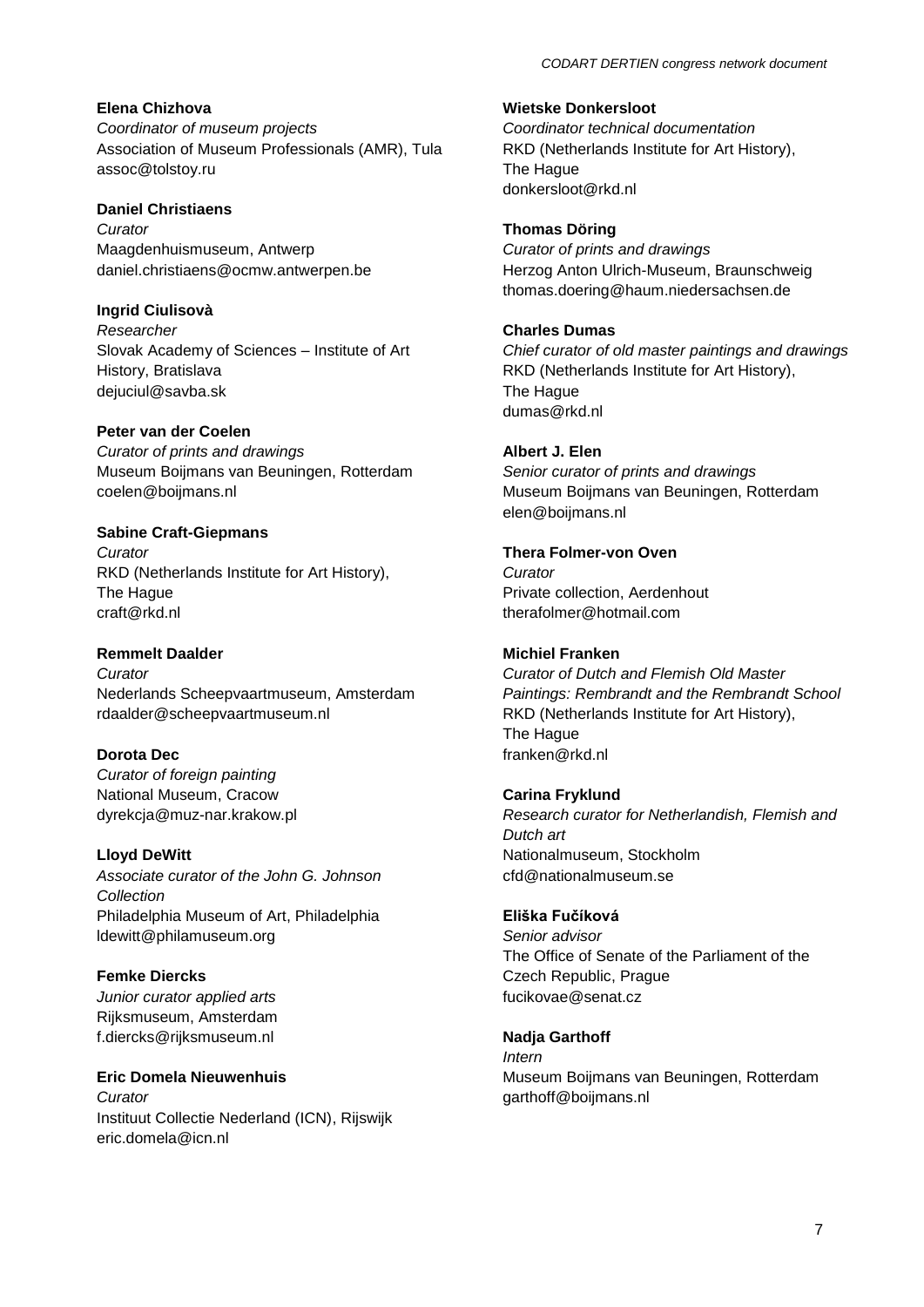### **Judith van Gent**

*[Head documentation and photography](http://www.codart.nl/office/datamanagement/institutions/institutions.php?id=366)*  Amsterdams Historisch Museum, Amsterdam judithvangent@ahm.nl

**Jeroen Giltaij** *Senior curator of Old Master paintings* Museum Boijmans van Beuningen, Rotterdam giltay@boijmans.nl

**Marta Gołabek** *Assistant curator of prints and drawings* Wilanów Palace Museum, Warsaw mgolabek@muzeum-wilanow.pl

#### **Emilie Gordenker**

*Director* Mauritshuis, The Hague gordenker.e@mauritshuis.nl

#### **Lia Gorter**

*Director* Foundation for Cultural Inventory, Amsterdam sic@xs4all.nl

#### **Antony Griffiths**

*Keeper of the Department of Drawings and Prints* British Museum, Londen agriffiths@thebritishmuseum.ac.uk

#### **Gerlinde Gruber**

*Curator of Flemish Baroque painting* Kunsthistorisches Museum-Gemäldegalerie, Vienna gerlinde.gruber@khm.at

#### **Fiona Healy**

*European liaison officer / treasurer* Historians of Netherlandish Art (HNA) fionahealy@aol.com

**Ursula Härting** *Exhibition curator* Gustav-Lübcke-Museum, Hamm Haertingu1@aol.com

**Ebeltje Hartkamp-Jonxis**

*Former curator of textiles* Rijksmusem, Amsterdam hartkamp-jonxis@hetnet.nl **Karen Hearn**

*Curator of 16th- and 17th-century arts* Tate Britain, London karen.hearn@tate.org.uk

**Jan Jaap Heij**

*Curator*  Drents Museum, Assen j.heij@drenthe.nl

#### **Lars Hendrikman**

*Curator of Old Master paintings and applied arts* Bonnefantenmuseum, Maastricht hendrikman@bonnefanten.nl

## **Irene Jacobs**

*Curator* Maritiem Museum Rotterdam i.jacobs@maritiemmuseum.nl

#### **Sandra Janssens**

*Supernumerary Academic Staff* University of Antwerp Groeningemuseum, Musea Brugge sandra.janssens@brugge.be

#### **Richard Johns**

*Curator of prints and drawings* National Maritime Museum, London rjohns@nmm.ac.uk

#### **Dariusz Kacprzak**

*Chief curator* Muzeum Narodowe w Szczecinie (National Museum in Szczecin) darek.kacprzak@interia.pl

#### **Véronique Van de Kerckhof**

*Curator* Rubenianum, Antwerp veronique.vandekerckhof@stad.antwerpen.be

#### **Thomas Ketelsen**

*Head of the department of prints and drawings* Wallraf-Richartz-Museum & Fondation Corboud, Köln ketelsen@museenkoeln.de

#### **Marijke de Kinkelder**

*Curator of Dutch and Flemish 17th century landscape and architecture*  RKD (Netherlands Institute for Art History), The Hague kinkelder@rkd.nl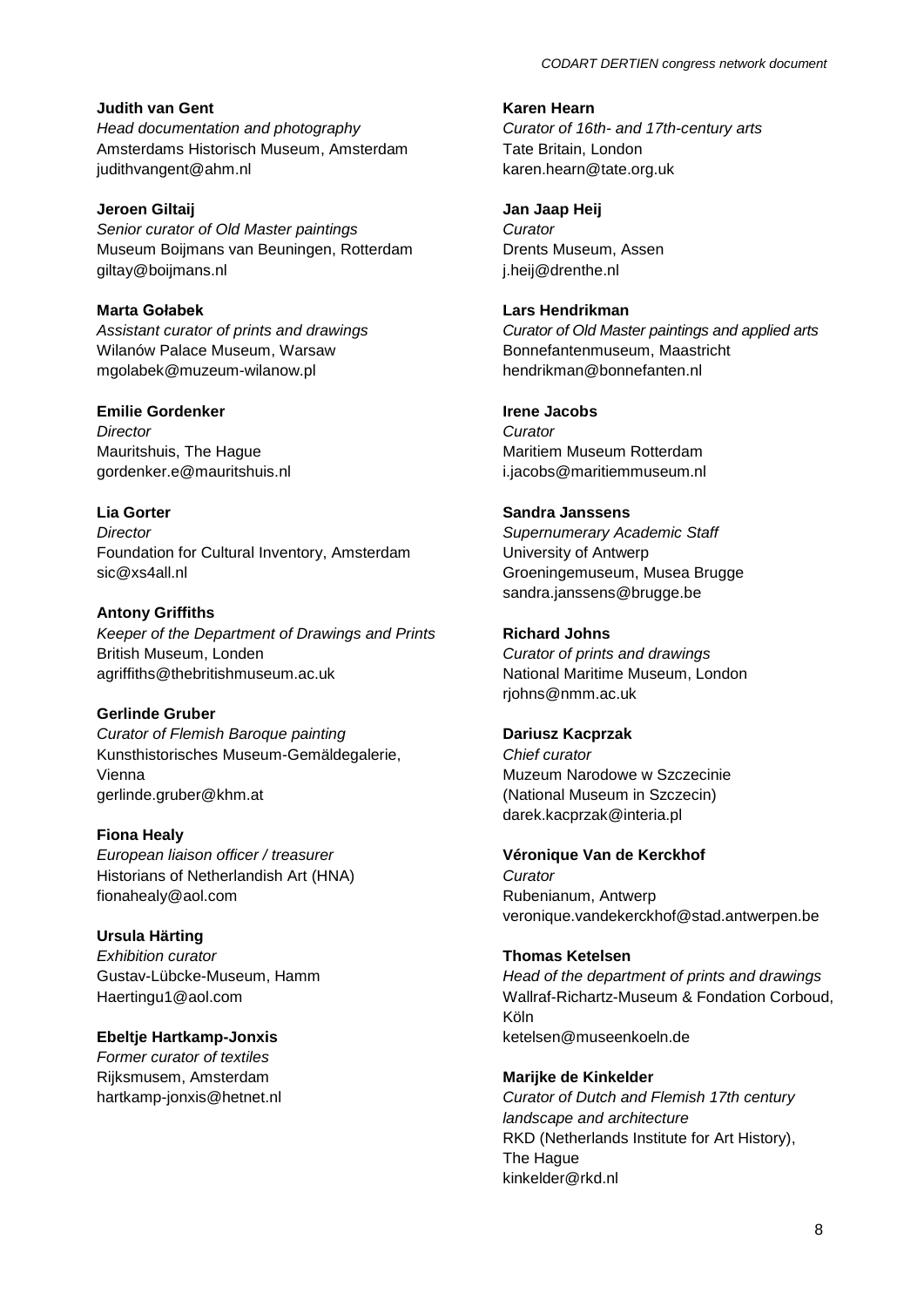**Christi Klinkert** *Curator* Stedelijk Museum Alkmaar cklinkert@alkmaar.nl

# **Elly Klück**

*Assistant of the department of Dutch and Flemish Old Master paintings and drawings* RKD (Netherlands Institute for Art History), The Hague kluck@rkd.nl

**Egge Knol** *Curator* Groninger Museum, Groningen eknol@groningermuseum.nl

# **Paul Knolle**

*Curator of Old Master paintings* Rijksmuseum Twenthe, Enschede pknolle@rijksmuseum-twenthe.nl

**Lidewij de Koekkoek** *Director*

Stedelijk Museum Alkmaar lkoekkoek@alkmaar.nl

# **Greta Koppel**

*Curator of Dutch and Flemish paintings* Kadriorg Art Museum, Art Museum of Estonia, **Tallinn** greta.koppel@ekm.ee

# **Fritz Koreny**

*Senior researcher*  Institut für Kunstgeschichte der Universität Wien, Vienna fritz.koreny@univie.ac.at

# **Jan Kosten**

*Curator of Dutch and Flemish historical paintings and Flemish portraits* RKD (Netherlands Institute for Art History), The Hague kosten@rkd.nl

# **Dragana Kovačìč**

*Senior curator*  Narodni Muzej (National Museum), Belgrade dragana.kovacic@gmail.com

**Zoltán Kovács**

*Deputy head of department for registration* Szépmüvészeti Múzeum (Museum of Fine Arts), Budapest zkovacs@szepmuveszeti.hu

# **Suzanne Laemers**

*Curator of 15th and 16th-century Netherlandish painting* RKD (Netherlands Institute for Art History), The Hague laemers@rkd.nl

# **Friso Lammertse**

*Curator of Old Master paintings* Museum Boijmans van Beuningen, Rotterdam lammertse@boijmans.nl

# **Inga Lander**

*Curator*  Russian National Library, St. Petersburg print@nlr.ru

**Huigen Leeflang** *Curator of prints* Rijksmuseum, Amsterdam h.leeflang@rijksmuseum.nl

# **Rieke van Leeuwen**

*Curator art-historical databases* RKD (Netherlands Institute for Art History), The Hague leeuwen@rkd.nl

# **Willemijn Lindenhovius**

*Curator of Dutch fine and applied arts* Drents Museum, Assen w.lindenhovius@drenthe.nl

# **Léon Lock**

*Coordinator* Low Countries Sculpture Society, Brussels info@lowcountriessculpture.org

# **Jochen Luckhardt**

Director Herzog Anton Ulrich-museum, Braunschweig jluckhardt@museum-braunschweig.de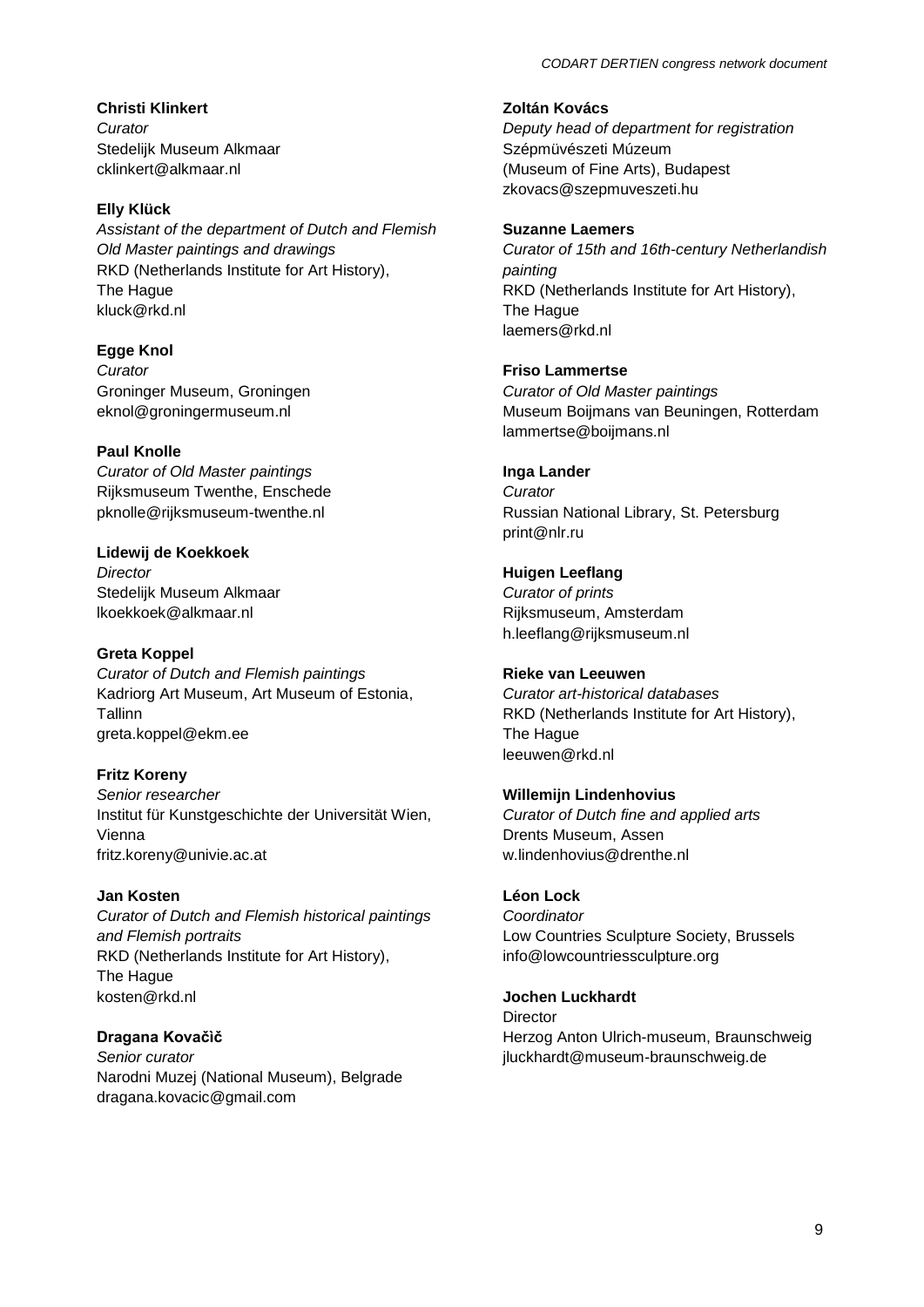### **Eva Maringer**

*[Curator of Old Master paintings](http://www.codart.nl/office/datamanagement/institutions/institutions.php?id=362)* Villa Vauban - Musée d'Art de la Ville de Luxembourg e.maringer@musee-hist.lu

## **Natalja Markova**

*Head of department of prints and drawings* Pushkin State Museum of Fine Arts, Moscow av6518@comtv.ru

**Sanda Marta** *Curator* The Brukenthal Museum, Sibiu sandamarta@yahoo.com

### **Igor Martynov**

*Curator of the West European art department* Perm State Art Gallery, Perm igor\_martynov@bk.ru

### **Fred Meijer**

*Curator of Dutch and Flemish still lifes and genre paintings from the 17th and 18th centuries and Dutch 17th-century portraits*  RKD (Netherlands Institute for Art History), The Hague meijer@rkd.nl

### **Norbert Middelkoop**

*[Curator of paintings, prints and drawings](http://www.codart.nl/office/datamanagement/institutions/institutions.php?id=366)* Amsterdams Historisch Museum (AHM), Amsterdam info@ahm.amsterdam.nl

### **Maciej Monkiewicz**

*Curator* Muzeum Narodowe w Warszawie (National Museum in Warsaw) mmonkiewicz@mnw.art.pl

### **Uta Neidhardt**

*Curator of Dutch and Flemish paintings* Staatliche Kunstsammlungen Dresden - Gemäldegalerie Alte Meister, Dresden uta.neidhardt@skd.smwk.sachsen.de

#### **Judith Niessen**

*Research curator of prints and drawings* Museum Boijmans Van Beuningen niessen@boijmans.nl

**Carl Nix** *Curator* Atlas van Stolk collection, Rotterdam c.nix@hmr.rotterdam.nl

#### **Anne van Oosterwijk**

*Research curator* Groeningemuseum, Musea Brugge anne.vanoosterwijk@brugge.be

#### **Maria Ordeanu**

*Curator of prints and drawings* Muzeul National Brukenthal, Sibiu maria.ordeanu@brukenthalmuseum.ro

#### **Nadine Orenstein**

*Curator of prints and drawings* Metropolitan Museum, New York nadine.orenstein@metmuseum.org

#### **Sabine Pénot**

*Curator of Dutch painting* Kunsthistorisches Museum-Gemäldegalerie, Vienna sabine.penot@khm.at

#### **Ruud Priem**

*Curator* Museum Het Valkhof, Nijmegen r.priem@museumhetvalkhof.nl

#### **Tatiana Savitskaya**

*Head of the foreign art department* Saratov State Art Museum named after A.N. Radishev, Saratov sawizkaja@yandex.ru

#### **Bert Schepers**

Koninklijke Musea voor Schone Kunsten van België, Antwerp bert.schepers@fine-arts-museum.be

#### **Loet Schledorn**

*Head of museum affairs* Stedelijk Museum Alkmaar lschledorn@alkmaar.nl

#### **Gary Schwartz**

*Director emeritus of CODART, honorary CODART member* Maarssen gary.schwartz@xs4all.nl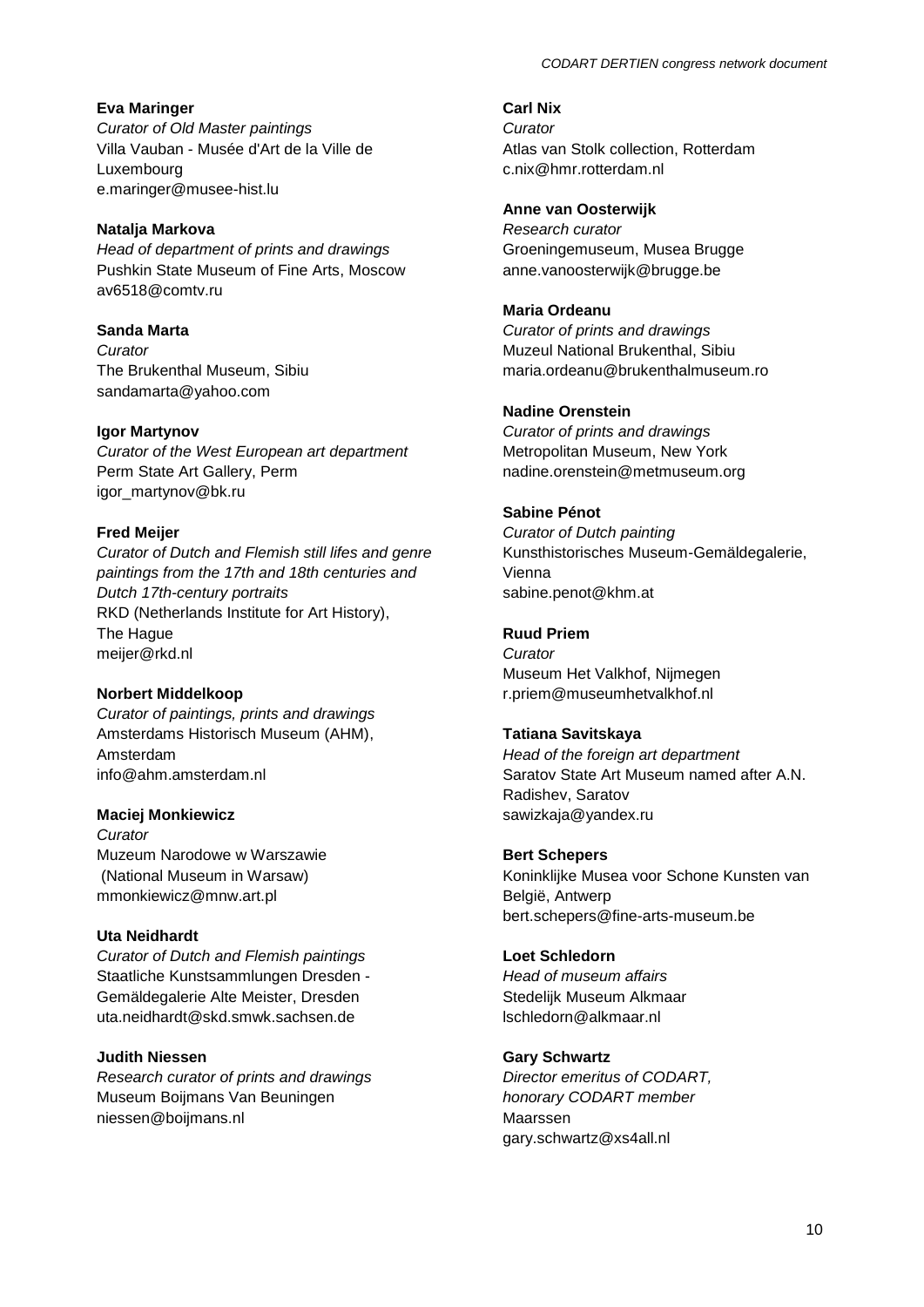**Loekie Schwartz** *Honorary CODART member* Maarssen loekie.schwartz@xs4all.nl

**Gero Seelig** *Curator of Netherlandish paintings* Staatliches Museum Schwerin seelig@museum-schwerin.de

**Christian Tico Seifert** *Senior curator of Northern European art* National Gallery of Scotland, Edinburgh ctseifert@nationalgalleries.org

**Manfred Sellink** *Director*

Musea Brugge manfred.sellink@brugge.be

**Irina Sokolova** *Curator of Dutch paintings* The State Hermitage Museum, St. Petersburg i\_sokolova@planet.nl

**Marieke Spliethoff** *Curator of paintings*  Paleis Het Loo, Apeldoorn m.spliethoff@paleishetloo.nl

**Sabine van Sprang** *Curator* Koninklijke Musea voor Schone Kunsten van België, Brussels sabinesprang@fine-arts-museum.be

**Ron Spronk** *Professor of art history* Queen's University – Department of Art, Kingston spronkr@post.queensu.ca

**Ariane van Suchtelen** *Curator* Mauritshuis, The Hague vansuchtelen.a@mauritshuis.nl

**Alice Taatgen** *Assistant curator* Suermondt-Ludwig-Museum, Aachen alice.taatgen@mail.aachen.de

**Joanna Tomicka**

*Curator of European prints*  Muzeum Narodowe w Warszawie (National Museum in Warsaw) jtomicka@mnw.art.pl

**Jane Shoaf Turner** *Editor* Master Drawings, New York jturner@masterdrawings.org

**Matthias Ubl** *Junior curator early Netherlandish painting* Rijksmuseum, Amsterdam m.ubl@rijksmuseum.nl

**Bernard Vermet** *Associate* Foundation for Cultural Inventory, Amsterdam sic@xs4all.nl

**Thea Vignau-Wilberg** Curator emeritus at Graphische Sammlung München thea.vignau@freenet.de

**Adriaan Waiboer** *Curator of Northern European art* National Gallery of Ireland, Dublin awaiboer@ngi.ie

**Dominika Walawender-Musz** *Assistant curator of painting and sculpture* Wilanów Palace Museum, Warsaw dwalawender@muzeum-wilanow.pl

**Amy Walsh** *Curator*  Los Angeles County Museum of Art, Los Angeles awalsh@lacma.org

**Robert Wenley** *Head of collection and learning* Burrell Collection, Glasgow robert.wenley@csglasgow.org

**Betsy Wieseman** *Curator of Dutch painting* National Gallery, London betsy.wieseman@ng-london.org.uk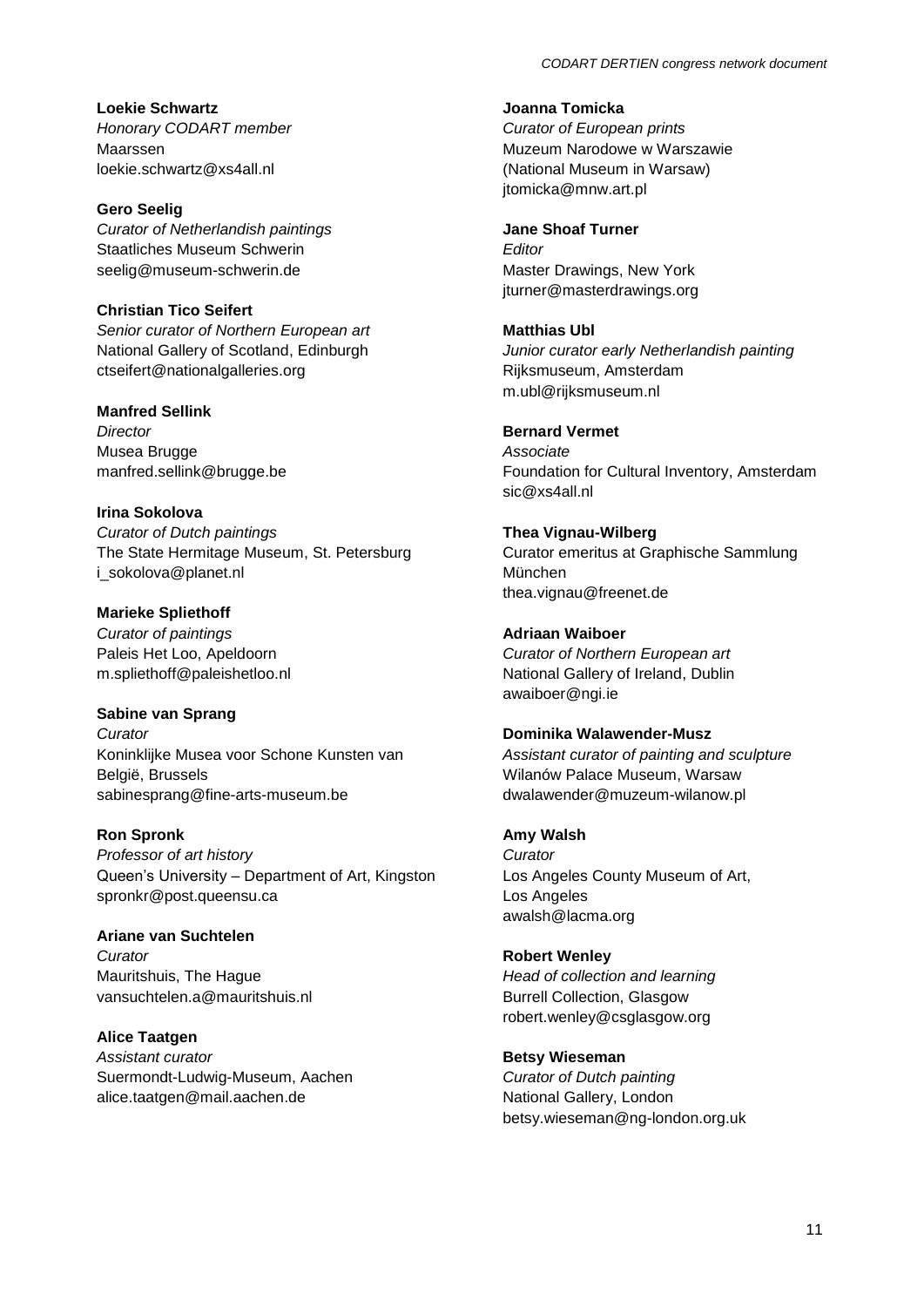**David de Witt** *Bader curator of European art* Agnes Etherington Art Centre, Kingston david.dewitt@queensu.ca

**Helen Wüstefeld** *Curator* Biblioteca Philosophica Hermetica, Amsterdam hwustefeld@ritmanlibrary.nl

**Yao-Fen You** *Assistant curator of European sculpture and decorative arts* Detroit Institute of Arts, Detroit yyou@dia.org

**Liesbeth van der Zeeuw** *Curator of art and applied arts* Historisch Museum, Rotterdam l.vanderzeeuw@hmr.rotterdam.nl

**Olena Zhivkova** *Head of department of European art* Bogdan and Varvara Khanenko Museum of Art, Kiev khanenkomuseum@ukr.net

**Marina Zvereva** *Curator of drawings and prints* Kaluga Regional Art Museum, Kaluga mavla@kaluga.ru

## BOARD OF CODART

**Greetje van den Bergh** (Chair); *former vice-president of the board of the University of Amsterdam*, Amsterdam

**Emilie Gordenker** *Director* Mauritshuis, The Hague gordenker.e@mauritshuis.nl

**Sari van Heemskerck Pillis** *Former member of parliament for the VVD (Dutch Liberal Party)*, The Hague

**Jan Hoekema** *Mayor of the city of Wassenaar* **Anthony Ruys** *Chairman of the supervisory board* Rijksmuseum, Amsterdam

**Manfred Sellink** *Artistic director* Stedelijke Musea Brugge, Bruges manfred.sellink@brugge.be

**Arnout Weeda** (secretary-treasurer); *Former director* Zuiderzeemuseum, Enkhuizen

**Rudi Ekkart** *(*Advisor to the board*); Director* RKD (Netherlands Institute for Art History), The Hague ekkart@rkd.nl

### **CODART**

**Gerdien Verschoor** *Director* CODART, The Hague gerdien.verschoor@codart.nl

**Maartje Beekman** *Project associate* CODART, The Hague maartje.beekman@codart.nl

**Tom van der Molen** *Website manager* CODART, The Hague tom.van.der.molen@codart.nl

**Marga Schokker** *Intern* CODART, The Hague marga.schokker@codart.nl

**Brenda Schooneveld** *Office manager* CODART, The Hague brenda.schooneveld@codart.nl

*Please see www.codart.nl for postal addresses of all CODART members.*